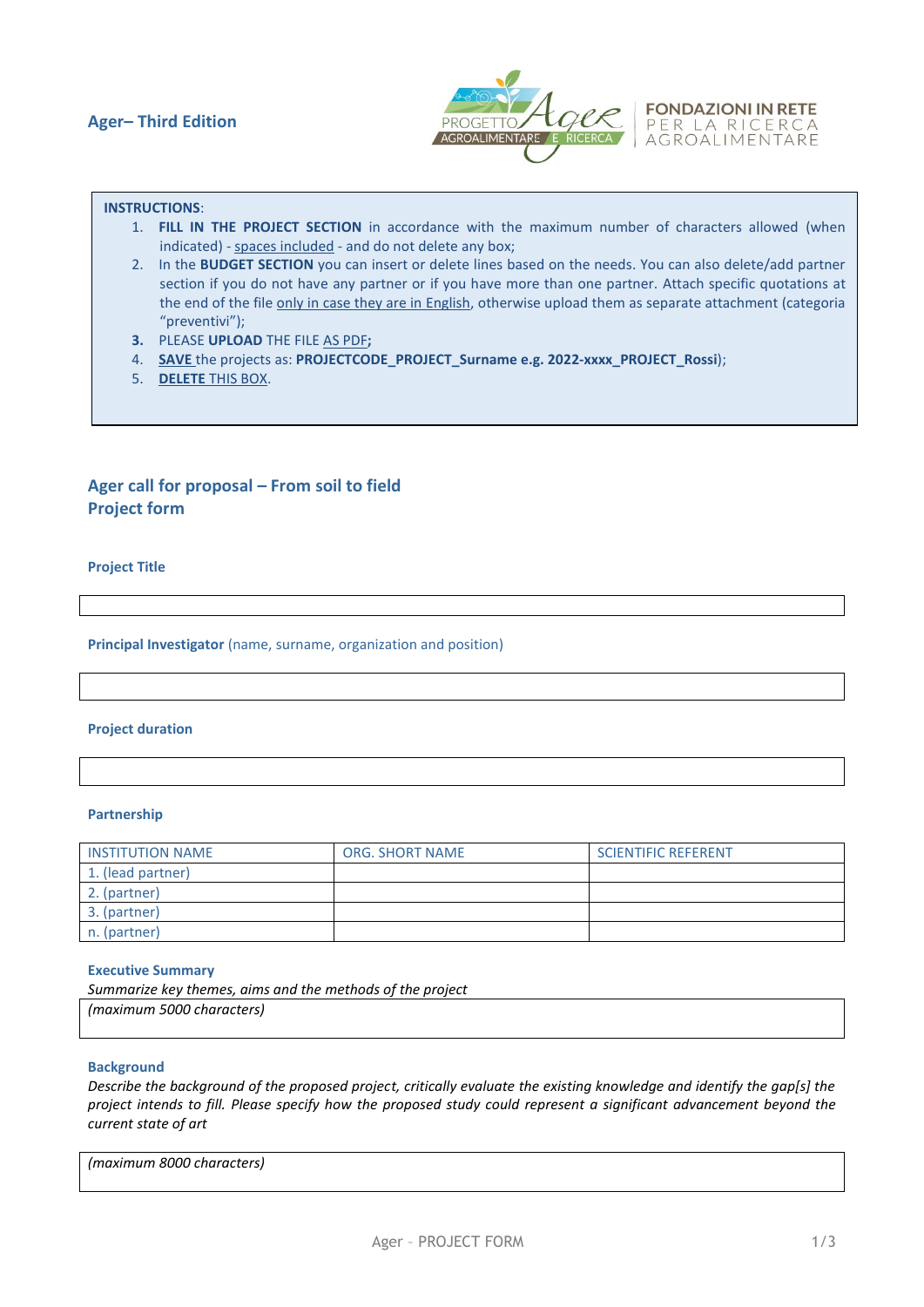#### **Preliminary data and project rationale**

*List and comment all preliminary data available and pertinent to the proposed research. Clearly state the project's hypotheses*

*(maximum 7000 characters excluding figures, tables and pictures)*

#### **Objective of the project and relevance to the Call**

*Please provide information about project's aims. Clearly specify how the project fits with the Ager's goals, as they are stated in the Call* 

*(maximum 8000 characters)*

#### **Experimental plan**

*Describe: i) methods and actions planned, ii) expected outputs, iii) milestones and deliverables, iv) role of the partner[s].* 

*Please consider potential pitfalls and caveats, discuss difficulties and limitations of the proposed procedures and suggest alternative approaches to achieve expected objective. Provide a timetable (Gantt)*

*(maximum 25000 characters excluding figures, tables and pictures)*

#### **Project originality and innovation**

*Describe the originality of your research and how it represents an advancement beyond the state of art. Indicate if the project employs novel concepts, approaches or methods.*

*(maximum 5000 characters)*

#### **Impact**

*Describe how your proposal would impact on the crop/ group of crops identified in the project. Describe the prospects for transferability of the research results and the impact that the innovation and the technology transfer could generate on economic growth.* 

*(maximum 8000 characters)*

#### **Contribution to sustainability and food quality**

*Describe how the proposed study can contribute to support the move towards more sustainable agri-food production which embrace economic, social and environmental objectives and how the proposed study can improve food quality* 

*(safety, nutrition and sensory quality)*

*(maximum 8000 characters)*

## **Research institutions, equipment and facilities**

*Describe the research centres involved in the project and indicate the equipment and facilities provided* 

*(maximum 3000 characters per each organization)*